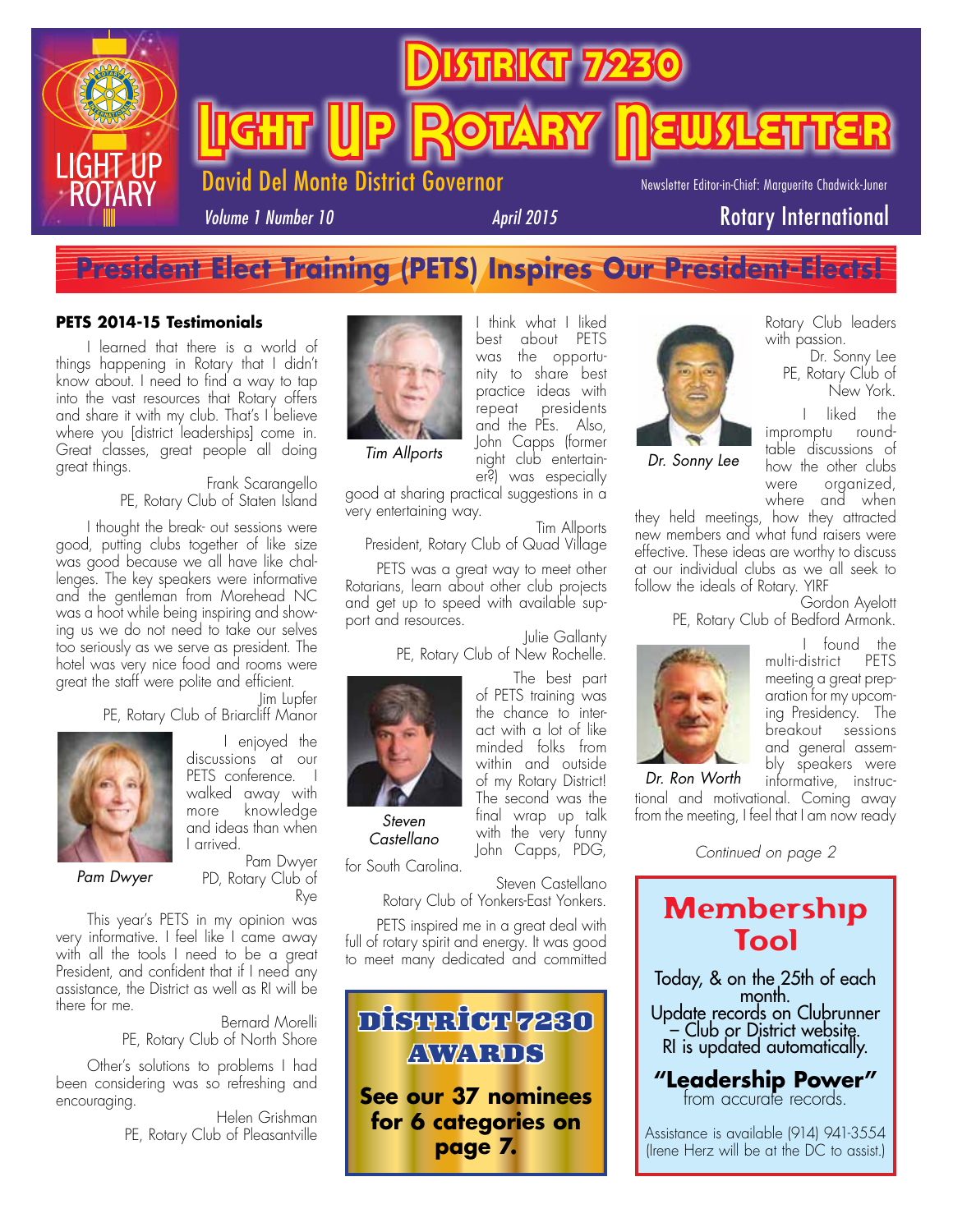### **Meet Our Presidents A Recurring Column for the District Light Up Rotary Newsletter**

#### **Janet Walsh Bedford-Armonk Rotary Club**

I was born in Andover, MA and grew up on the north shore of Massachusetts but moved to Moon Township, PA during high school. My Dad was the township manager and my Mom was the high school principal. As a kid, I rode horses, played in the "Up With People" band, and spent a summer in El Salvador as an exchange student.

 I went to Bucknell University and received a BA degree in Economics and Japanese. From Bucknell, I went to Loyola University and earned an MBA with a finance concentration. I'm currently finishing my doctorate degree in Business Administration with a dissertation entitled, "Success characteristics of foreign direct investment in Cuba."

My professional career has been spent in large multinationals in global business. I worked opening up and managing new markets in Asia, Latin America, Europe, and Australia/New Zealand in the 80's and 90's. In 1999 I established Birchtree Global to increase the financial performance of clients by establishing them in new markets and increasing the profitability of their workforce. I've worked in 76 countries, but my favorites have been Australia, Turkey, Japan, and Argentina. A highlight of my experiences was leading the state of

Georgia's first business development trip to Egypt, and speaking at the Egyptian/ American Chamber of Commerce. I've been fortunate to have enjoyed excellent working relationships with overseas colleagues and employees because I have been genuinely interested in their country's history, people, and unique cultures.

 I am an unwed mother of five-three dogs, a horse, and a cat.

 I am an amateur archeologist and have discovered a middle archaic work camp on Pumpkinvine Creek in Cartersville, GA. The site had been continually occupied from 5000 BC to 1200 AD. I excavated the site and wrote about it and as a result I was invited to join the Explorer's Club. I raise and show English Cocker Spaniels and horses in my spare time. I enjoy watercolor painting of western horse themes and the paintings have been displayed in the Booth Museum of Western Art in Georgia, and at the Oak and Oil Gallery in Katonah, NY.

 I joined Rotary because I wanted to make a larger contribution to the community than I could independently. The Rotarians I've met were so impressive and distinguished, it is a privilege to work with them to improve our local and global environment.

 I just hope it doesn't rain for our big John Jay 4th of July Fair. You're all invited

# **Honoring Sylvan "Barney" Barnet and Honorary Membership for His Son Bruce Barnet**

On March 19, 2015 at the regular luncheon meeting of the Rotary Club of New York the sole and most important purpose was to show the well deserved respect to one of Rotary truly greats, Sylvan "Barney" Barnet.

After Past District Governor, RI Representative, Past President Helen Reisler read a beautiful poem dedicated to Barney, a champagne toast followed. Then Board Director Fredlee Kaplan presented a certificate from Gift of Life to Bruce for the generosity that Barney had show to this program for so many years.

We were also honored by the presence of Past Rotary International President



Monte and Frank Devlyn presented Bruce with Honorary Membership of the Rotary Club of New York.

Frank Devlyn who made some eloquent remarks about his friend Barney.

P r e s i d e n t Rick Martin then jointly with District Governor David Del

A great luncheon for a great Rotarian – Barney you will be missed forever! Welcome in the club, Bruce!



to join us for a rousing old-fashioned Fourth of July celebration at the home of our first Chief Justice of the United States!

\*Soon to be Dr. Walsh…read on!

*Continued on page 4*



to lead our club for the next Rotary year. Dr. Ron Worth

PE, Rotary Club of Peekskill.

PETS 2015 was a very inspirational day and a half. I really enjoyed the idea sharing amongst Rotary leaders and the advice from 'charged up' Rotarians from different districts. It was invaluable preparation for my upcoming presidency.

Greg Soares

It was a great conference. As a first-time PETS attendee, I found the sessions both practical and inspirational. As RI Director Julia

PE, ACIB, TEP, Rotary Club of Hamilton.



Phelps promised us, we learned the *Mary Shackleton*

"who, what, when, where, why, and how" and got motivated to serve above self in the 525,600 (plus a 1,440 bonus for the leap year) minutes we have to lead our clubs in serving others.

Mary Shackleton, PD, Rotary Club of MetroNYC

As a repeat President, PETS energized me for my Presidency 2015-2016.

Rita Sharples PE, Rotary Club of Cortlandt Manor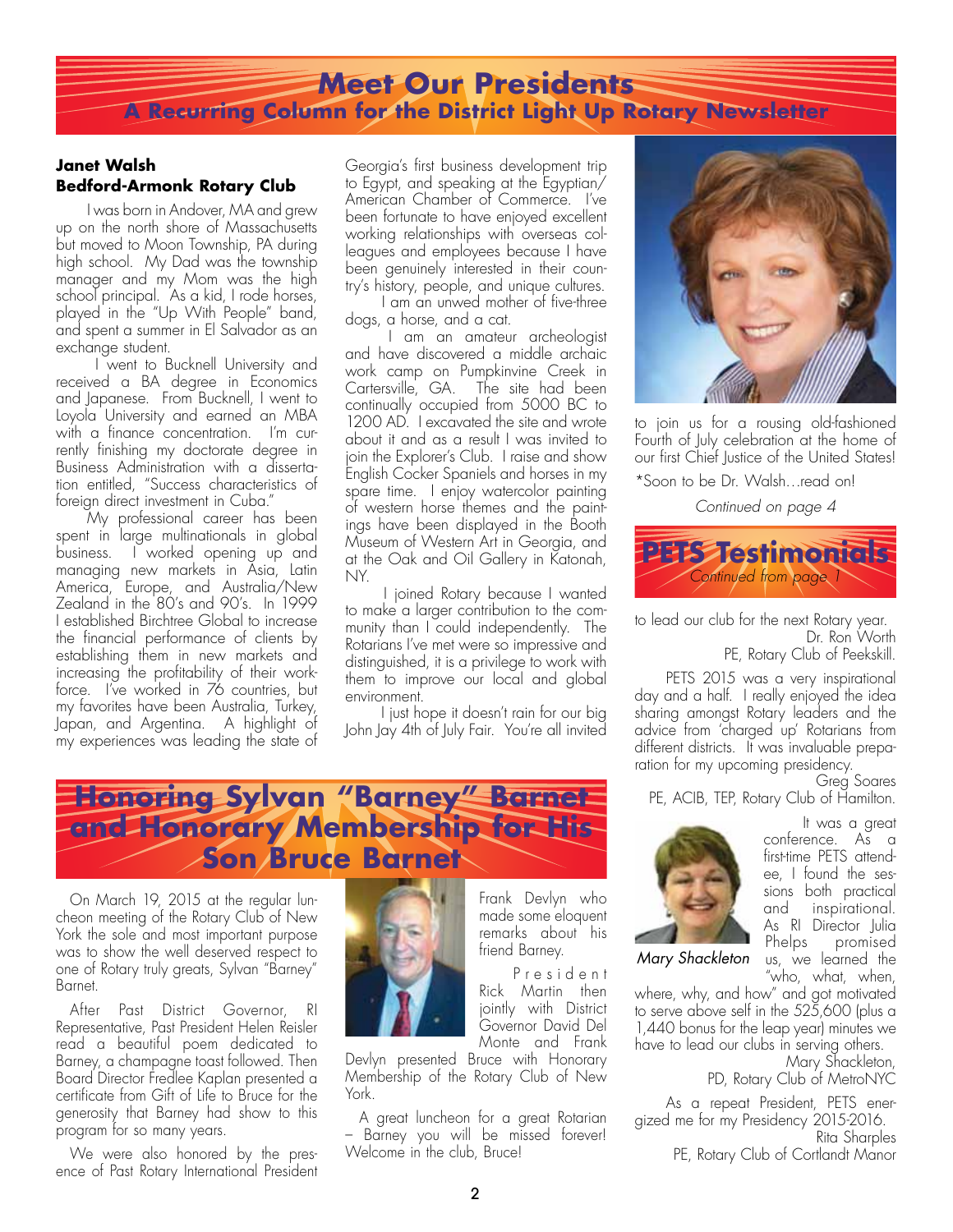# **It's 46 Years of Honoring NY's Finest for the Rotary Club of New York**



On March 12 the Rotary Club of New York celebrated for the 46th year Police Recognition Day. We honored Police Officer Rosa Rodriguez.

 On April 6, 2014, Police Officer Rosa Rodriguez and her partner Police Officer Dennis Guerra responded to a fire on the 13th floor of a New York City Housing development in Coney Island. As they emerged from the elevator, Police Officers Rodriguez and Guerrero were overcome by smoke and carbon monoxide. Both unconscious Officers were transported to nearby hospitals. Police Officer Rodriguez sustained serious and lasting injuries as a result of her bravery and commitment to the City of New York. She did not hesitate to risk her life to save others.

Police Chief Terrence Monahan gave an overview on the NYPD and the latest task forces and technologies.

A plaque to the Hero and a grant check to the NYPD Foundation was presented to the Chief.



On Our Membership Night of February 10, 2015 we were pleased to have PDG George Camp come and induct our newest member, Maryellen Howard of Crompond. Maryellen has jumped in and taken over as Literacy Chairwoman and been participating in all activities of the club. We can't express the way the club loves this "Newest Rotarian". Congratulations & welcome Maryellen!

**Rotary Club of White Plains Fundraising Day of Golf, Evening Cocktails and Dinner May 4, 2015 Westchester Hills Golf Club 401 Ridgeway, White Plains, NY 10605 Full Day of Golf -Lunch, Cocktails and Seated Dinner 10:45am to 8:30pm**

**GET TICKETS ONLINE AT www.rotarygolfevent.brownpapertickets.com**





*PDG Greg Arcaro and Jeffrey Landsman (above) worked with enthusiastic students.*



The Rotary Club of Yonkers-East Yonkers held its organizational meeting for Interact at Uno Pizzeria and Grill in Yonkers on Friday, March 6th. The gathering was initiated by Shaw Latif, International Fundraising Committee Chair. PDG Greg Arcaro took the helm at the meeting, and he was assisted by Shaw, President Dave Schildwachter, and Jeffrey Landsman, Membership Chair. Each of them addressed the group. Greg will continue to guide the group until they elect their own Officers and are able to perform on their own.

There were 14 students (aged 14-18) from 4 High Schools in attendance, and they all filled out membership forms for Interact. Greg also addressed the parents who were there, and gave them information on both Rotary and Interact. PDG Greg distributed the Interact Club Handbook to students and parents.

The group will meet again on March 20th, and more students are expected to attend at that time.

Photos are posted on our Website at *www.eastyonkersrotary.org* and please "like" our Facebook page at www.facebook.com/groups/yonkerseastyonkersrotary.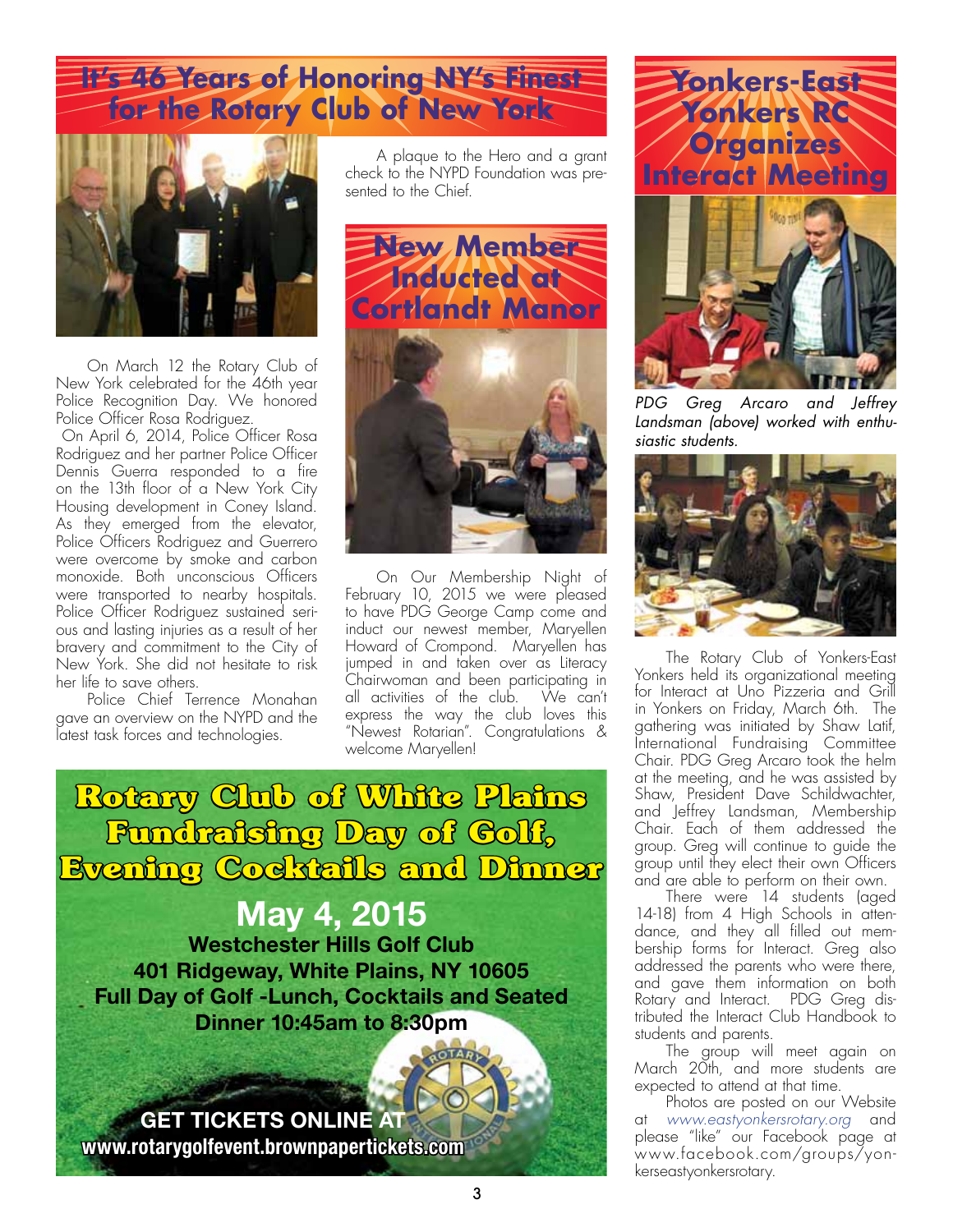#### **Meet Our Presidents** *Continued from page 2*

#### **Rick Martin Rotary Club of New York**

Rick was born in Lynn, Massachusetts, just north of Boston and shares that during the month and year of his birth, the Cuban Missile Crisis was keeping everyone on edge and the Soviets were well ahead in the Space Race. But he adds, "But it is difficult to remember because he

was so young." installed Fire Suppressant/Sprinkler systems and his mother was a Special Education Teacher's Aide. He has one sister. Rick early years as a cub Scout, Boy Scout, Eagle Scout, Scoutmaster prepared him ultimately for full time work with Boy Scouts of America. He worked for BSA for 21 years

Rick received his Bachelors of Fine Arts, from the Massachusetts College of Art. His major was in Design and Illustration and received Honors in Painting. (The editor has seen one of Rick's paintings and it is amazing!)

As the Director of Development for the Ronald McDonald House, he runs the Fundraising Department with a team of 7 employees. This is the only job I have had while at RMHNY – thus it is my favorite *job*.

When questioned about where did he like to spend time, Rick replied, "This is an interesting question written in the past tense, I feel like it would be a question asked by St. Peter at the Pearly Gates. I've lived in NY Metro area since November 2008. Before that I lived in the Boston area with many a summer spent in New Hampshire on Mountains, Lakes and hiking trails. After living in Manhattan for 10 years I moved to Queens and fell in love with Long Island Beaches. I spent many a weekend in Philadelphia in the early 2000's, and as a result of that I became we and we moved to Westchester County to hear crickets and own a car.

To the family question, Rick shares "Morris Gaines and I have been married since marriage equality was achieved in New York State, but we've been together longer, almost a decade and a half.

To the favorite activity question, Rick lists 'our favor activities in this order, are:

1. Spending time and enjoying the love of family

2. Morris cooking, me eating Morris' cooking

3. Two week vacations in Italy with Morris (and he is translating and often cooking)

4. One week vacations in August out in the Hamptons with people around us that we love, and Morris is cooking.

5. Three day weekends with lots of snow and that bottle of wine you've been saving up, and that lamb shank Morris was cooking.

6. Weekends where I don't have to do anything except make the coffee or the drinks and eat extraordinary dishes cooked by Morris

7. Skiing in March

8. Hiking in October

9. Cycling on the Bronx River Parkway

10. Camping in Evans Notch in NH/ME (this is when I do the cooking).

About Children: "We have not been blessed with children, but both of us have had responsibilities for large amounts of Elementary to High School Age children at any given point. My cousins' kids are destined to be spoiled by their uncles."

About Hobbies & Passions: Past, present or future I think what we most enjoy is spending time together. Travelling seems to be something we really enjoy doing together. Our Club has been very welcoming, as has the District as a consequence we have many Rotary friends."

About " What do you like best about Rotary. Random acts of kindness done by skilled people from different disciplines are very important for society to stay glued together. The basic ideas of Rotary are to do good works, get people involved and enjoy the company of friends. Leadership is fostered and imaginations are also allowed to flourish, this is very cool – you can pretty much attain whatever you might dream, including eradicating a disease as old as mankind

And, Rick shares his dream "That the relevance of Rotary to our day and age becomes increasingly apparent to the general public.





On March 14, 2015, the Rotaract Club of New York at the United Nations (RCUN) organized the firstever Rotaract Day of Unity. This international service event leveraged the international Rotaract community in five continents! Participating clubs planned and led service events in their home regions that fell into Rotary's six areas of focus. We are happy to announce that this first-year event attracted more than 50 clubs from around the world.

Locally, RCUN members volunteered at the 25th annual Latino College Fair, which provides resources and support for high-school students considering or preparing for college. RCUN was thrilled with the international reception of Rotaract Day of Unity and will continue to annually organize this event.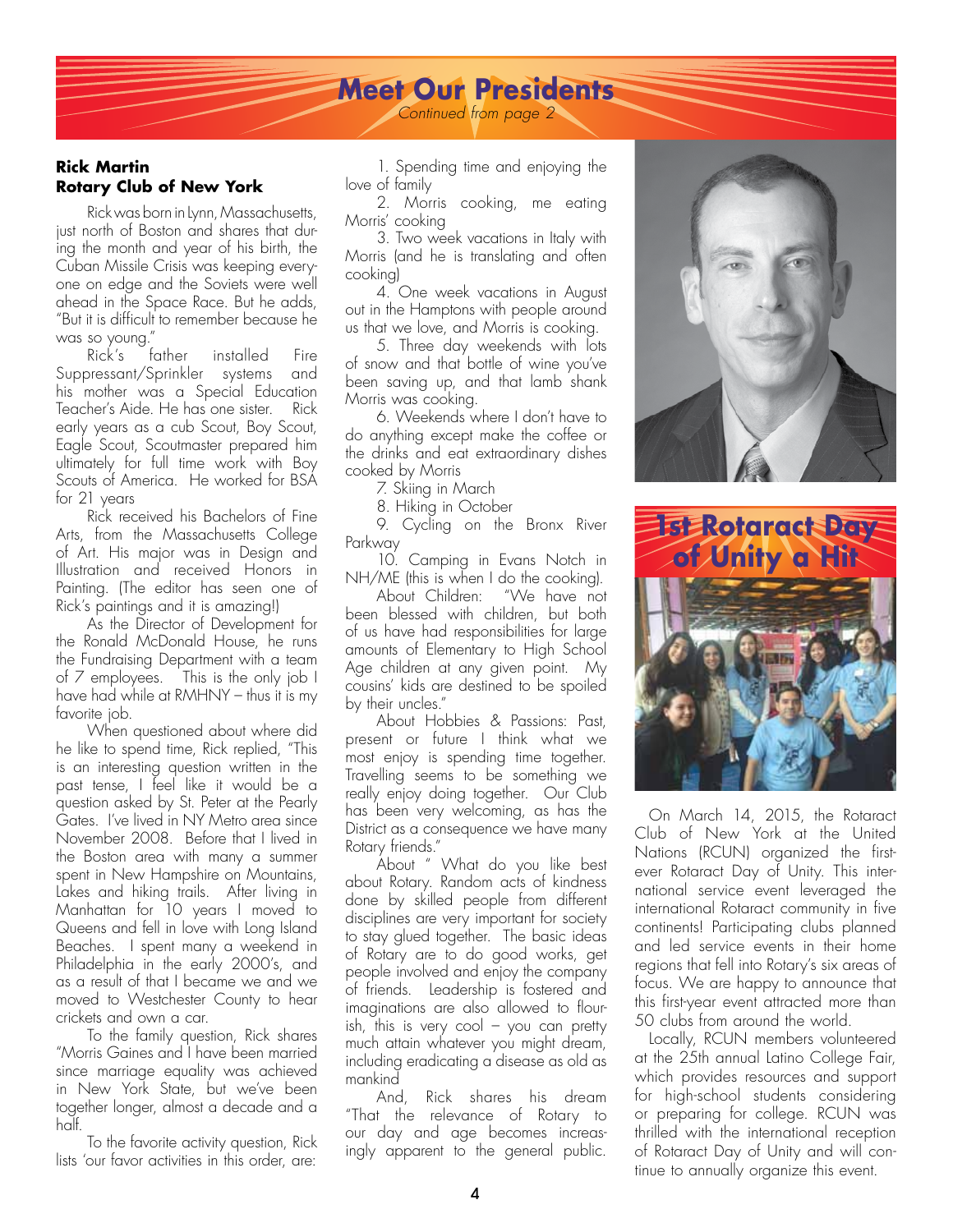

#### *Bill Fishman*

A Rotary Means Business Meeting is scheduled for Thursday, April 16, 2015 at 8 a.m. Please RSVP by February 14.

Our mission is "Promoting networking in Rotary, and promoting Rotary in the business community."

Begun in the Rotary Club of White Plains, we invite Rotarians from every Club and prospective members who a Rotarian thinks may be a good candidate for a Rotary Club. We begin and end promptly so people can get to work; cost is only \$5 and includes breakfast – great deal!

Meetings are scheduled for the third Thursday of each month at the law offices of Bill Fishman, 11 Martine Avenue, 12th Floor, White Plains, NY 10606, but please contact **Bill Fishman** at: *lwf7471@gmail. com* to confirm the time and place and for more information.





#### *Charles DiBartolo Al Lambert*

#### **Attention Staten Island Rotarians!**

Drop into your own RMB charter meeting on the 2nd Tuesday each month at the Unicorn Diner, 2944 Victory Blvd from 8:30 to 9:30 am. Paul Harris began Rotary with a networking benefit idea. People do business with people they know and trust. RMB on Staten Island is for Rotary members only. Non Rotarians can join Rotary and participate in RMB plus all the Community Service work and social activities of Rotary.

For information call **Charles DiBartolo**, (973) 390-4719 or **Al Lambert** (718) 351- 4200 or email *Charlie.dibartolo@gmail.com*.

# **A Storm of Activity at Elmsford Rotary Club**



*Doubletree employee receives Bryan Johnson Scholarship*

The Elmsford Rotary Club has been very active in the New Year. Two new members have been inducted and we are looking forward to inducting two more. We held a Valentine's Day luncheon for Elmsford Seniors. Lunch was prepared by members and service was available by our Hamilton Interact members. We also had our Bryan Johnson Scholarship luncheon at which a scholarship was awarded to a Doubletree employee. Our fundraiser with Subaru



*Valentine's day Seniors Luncheon*

ended in February and we are looking forward to receiving their contribution to our club. Many of our members attended the Gift of Life event- very retro and lots of fun. Bryan Conybeare gave a presentation on the New Tappan Zee bridge that was very interesting and informative. Burger King in Elmsford will be hosting a fundraiser on April 16th for one of our members- JT McFadden- who is running for Man of the Year for LLS. We look forward to participating in that event. Also, April 20th is our spring Captain Lawrence Brewery event.



The Rotary Club of the Bronx is very proud to announce that it is sponsoring an Interact Club at Bronxdale High School. The High School is located at 925 Astor Avenue on the Christopher Columbus campus.

The Interact Club at Bronxdale High School has 17 members ranging from ages 14 through 18 and covering all of the grades of the high school. There are 7 females and 10 males in the initial group. The members of the Interact Club chose its officers, reflecting a smooth transition into the next year.

Ana Menendez is the teacher advisor of the Interact Club. The Principal of Bronxdale High School is Carolyne Quintana. Toba LaCrown, of the Bronx



Club, spoke to the members of his experience in Interact while he was in Nigeria. Lilyanna Pekic, also of the Bronx Club, offered suggestions of possible projects for the students. Other members of the Bronx Club will visit the school to talk with the club members in the near future.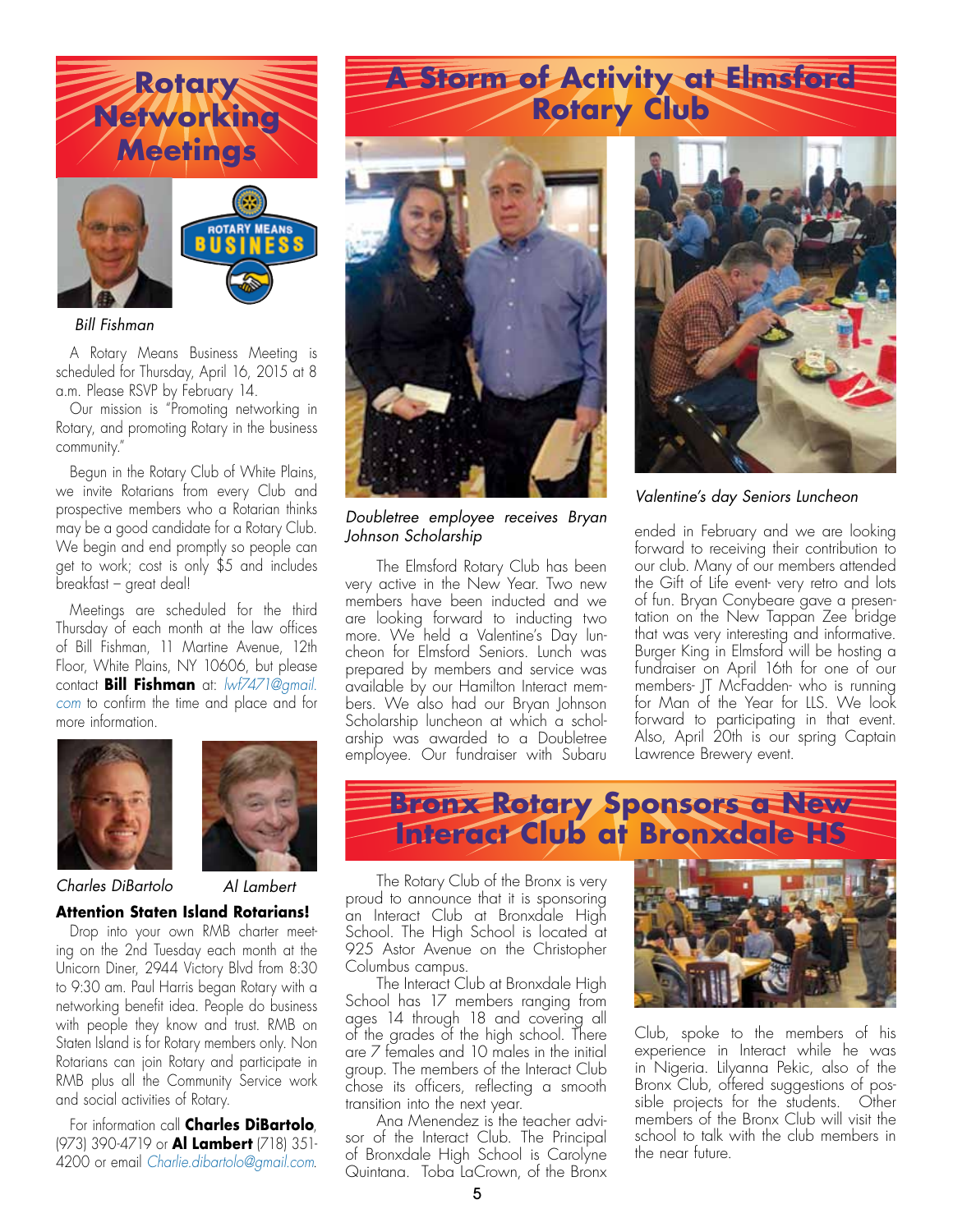



Enea Ejupi had her surgical procedure on the morning of March 13 and did quite well.

Rich Sullivan picked up Enea, mother Ardita, and Zoja Rrasi from the host family around 6 a.m.

Bill Currie met them shortly thereafter at Maria Ferari Hospital. They were met at the hospital by Cheryl Simmons-Oliver and Ed Hicks from the Bronx Rotary Club and Roza Rrasi, sister of Zoja and her son (Roza was the host family for Erda who was our last GOL child in December and January).

Those in attendance saw Dr. Erb around noon and he told them that things went well. The major problem was a valve in the upper chambers of Enea's heart that did not work and they were able to repair this without having to perform open heart surgery. After several hours in recovery, Enea returned to the host family later THE SAME DAY!

On Sunday, March 15 Bill Currie saw Enea at the home of the Rrasi's, the host family. She was having a great time playing with the grandchildren of Zoja and Zef Rrasi. He said you would never know that the less than 2 days before, she had a surgical procedure.

The Bronx Club is grateful to Louise and Louis Dimeo, friends of our own Bea Castiglia-Catullo, for donating the funds for Enea's surgery.



# **Rotary Community Corps of Keon's 5th Annual Spaghetti Dinner**



On Friday, March 27, 2015, the Rotary Community Corps of Keon is sponsoring their 5th Annual Spaghetti Dinner to benefit the Rotary

District 7230 Gift of Life Program in memory of Dora May Murphy. This 501c3 non-profit humanitarian organization founded in 1994 has brought over 200 children from around the world here for life saving surgery.

The fund raiser which only costs \$12 for adults and \$6 for children under the age of 12, will be held at Keon Center, 2 John



Walsh Blvd, Peekskill, NY 10566 from 6 to 8 p.m.

For information or tickets, please call: 914-293-0710.

### **VIF and Mount Pleasant Rotary Club host Rotary Youth Exchange Students from 4 Rotary Districts**



*with DGE Marilyn Masiero and Bronx Club Pres. Richard Sherman.*



*Mount Pleasant Rotary Club YES: Marisa Lindholm Sophia Kovoor, Dylan Werl, and Liam Dore.*

Valhalla International Fund had their 53rd Annual Banquet at Valhalla High School on Feb. 28th. Over One hundred twenty Youth Exchange Students, host students, and host families, teachers, village members and Rotary members attended the 3 hour program and dinner.

Sixteen Rotary Exchange Students

from District 7255 (Long Island), District 7230, District 7470; NE NJ, and District  $7510$ ; middle NJ, attended the 4 day event. They made friends with the 31 exchange students, 15 YFU (Youth For Understand students) by talking over experiences, snow tubing, a talent show, ice skating and seeing sites. They came from many countries from around the world: Austria, Belgium, Brazil, Chile, Denmark, Mexico, Poland, South Korea, Spain, *Area Rotary Youth Exchange Students* Sweden, Switzerland, and Thailand.





The Rotary Club of Yonkers - East Yonkers and St. John's Riverside Hospital will be

holding a Community Pancake Breakfast on Sunday, April 19 from 9 a.m. to 12 noon at St. John's Riverside Hospital, 967 North Broadway, Yonkers. This all you can eat fundraiser costs \$5 for children & seniors \$5, \$6 for adults.

There will be free parking, a magician for the children, raffle prizes and a 50/50 drawing. This fundraiser will benefit food pantries in Yonkers, fFinancial aid for community organizations, and scholarships for Yonkers High School students. *www.eastyonkersrotary.org*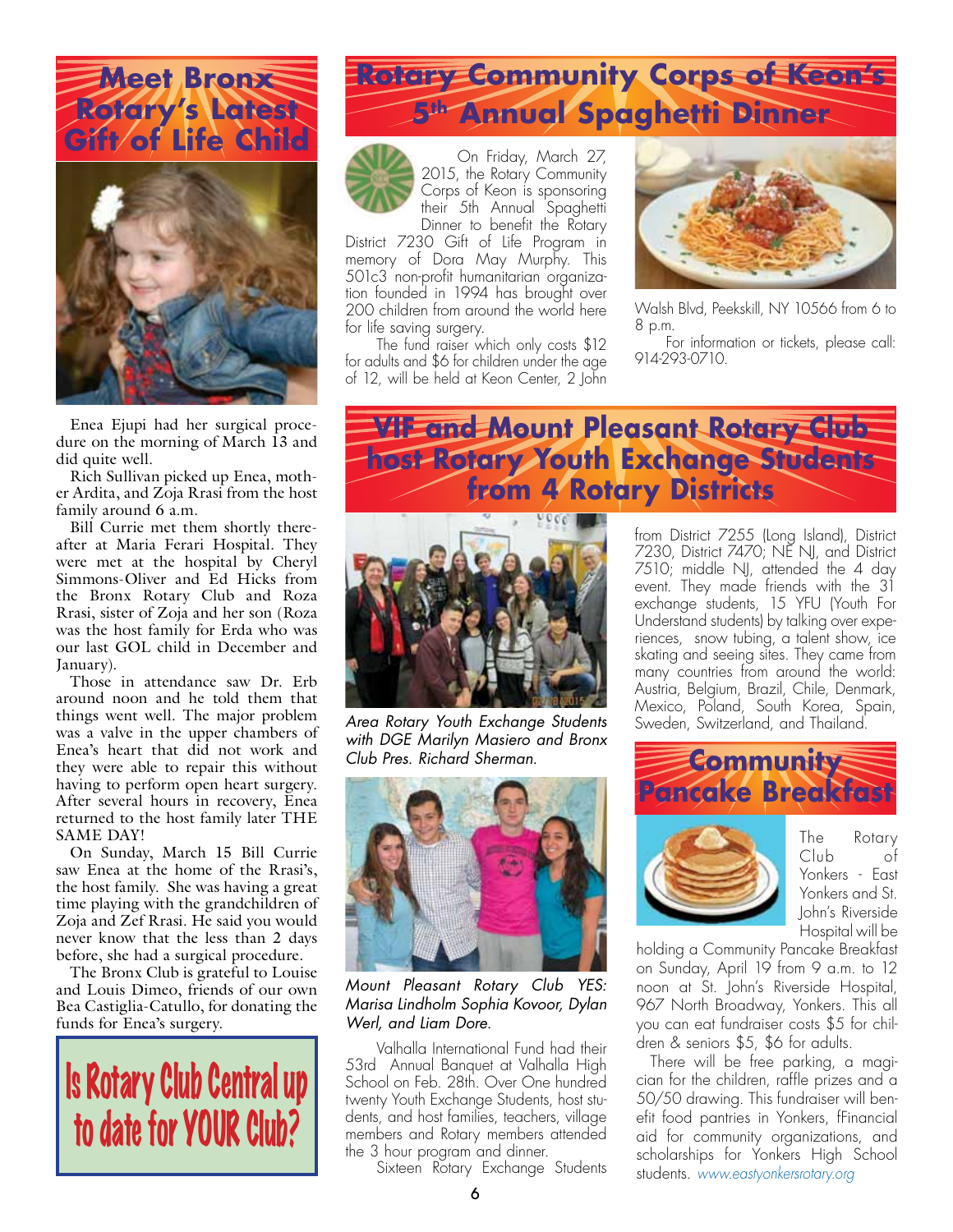

![](_page_6_Picture_1.jpeg)

On April 20, 2015, the Rotary Club of Elmsford, the Briarcliff Manor Rotary Club and the Captain Lawrence Brewing Company banish Old Man Winter and welcome in Spring with an evening of beverages, food and music.

 There will also be a silent auction, beer tasting,raffles and a 50/50 raffle.

Come revel from 6 to 9 p.m. at the Brewery, 444 Saw Mill River Road, Elmsford, NY 10523. Tickets are \$30 per person.

![](_page_6_Picture_5.jpeg)

![](_page_6_Picture_6.jpeg)

*Mark Heller*

Mark is an expert in his field, and works with CEO's of Top Companies and their leadership team. This is our opportunity to get tips that will help us perform our own

leadership roles more effectively and which leads to more personal satisfaction. Mark will "Enable our sustainable excellence.

There are challenges which define Leadership effectiveness. His "how to" will focus on building, growing and if needed, fixing our organization. He recognizes that the approach/skills at each stage often overlap so to add leverage, we will examine these stages individually.

Don't miss this great opportunity for our District at the District Conference.

![](_page_6_Picture_11.jpeg)

**Each nominee & winning recipient will be proudly recognized at the District Conference on April 26, 2015**

### **Nominees for Rotarian of the Year**

Lawrence DeNoia (Peekskill) Delano Ingham (Pembroke) Eric Lebenson (Briarcliff Manor) Ted Nygreen (White Plains) James Robert Kushner (Inwood) Helen Grishman (Pleasantville) John Amodio (Staten Island) John (JT) McFadden (Elmsford) Brian Benevento (South Shore)

### **Nominated for Rotary Club of the Year**

Peekskill Elmsford Inwood (Manhattan) North Shore (Staten Island) Yonkers-East Yonkers

#### **Nominated for Fundraising Project of the Year**

Peekskill Rotary 44th Horseshow & County Fair New York Rotary Child's Champion Award Pembroke Rotary Children's Fair Raffle Elmsford Rotary Annual Gold Outing Yonkers-East Yonkers Comedy Show/Dinner-Empire Casino Scarsdale Rotary Wine Tasting

Fundraiser

### **Nominees for Club President of the Year**

Barbara Eannazzo (Elmsford) David Schildwachter (Yonkers-East Yonkers) Christine DeHart (North Shore) Ann Herrero (Chappaqua) Rita Sharples (Cortlandt Manor) Brian Benevento (South Shore) Heather Miller (White Plains) Eric Lebenson (Briarcliff Manor) John G. Crawford (Ossining) Geri Schwalb (Yorktown) Kyla Williams (Inwood) Eric Livergood (Wall Street)

### **International Service Project of the Year**

Syrian Refugee Children Project-New York Rotary Typhoon Yolanda Relief-Inwood Rotary

### **Community Service Project of the Year**

The Refuge, HOPE Community Services-New Rochelle Rotary

Playground Build at Local School-Yonkers-East Yonkers Rotary

Literacy and Education Book Club-Wall Street Rotary

Thank you to Awards Committee Chairman, PDG Eric Storberg and all Participating PDGs & Presidents who served as the 'Ranking Committee.'